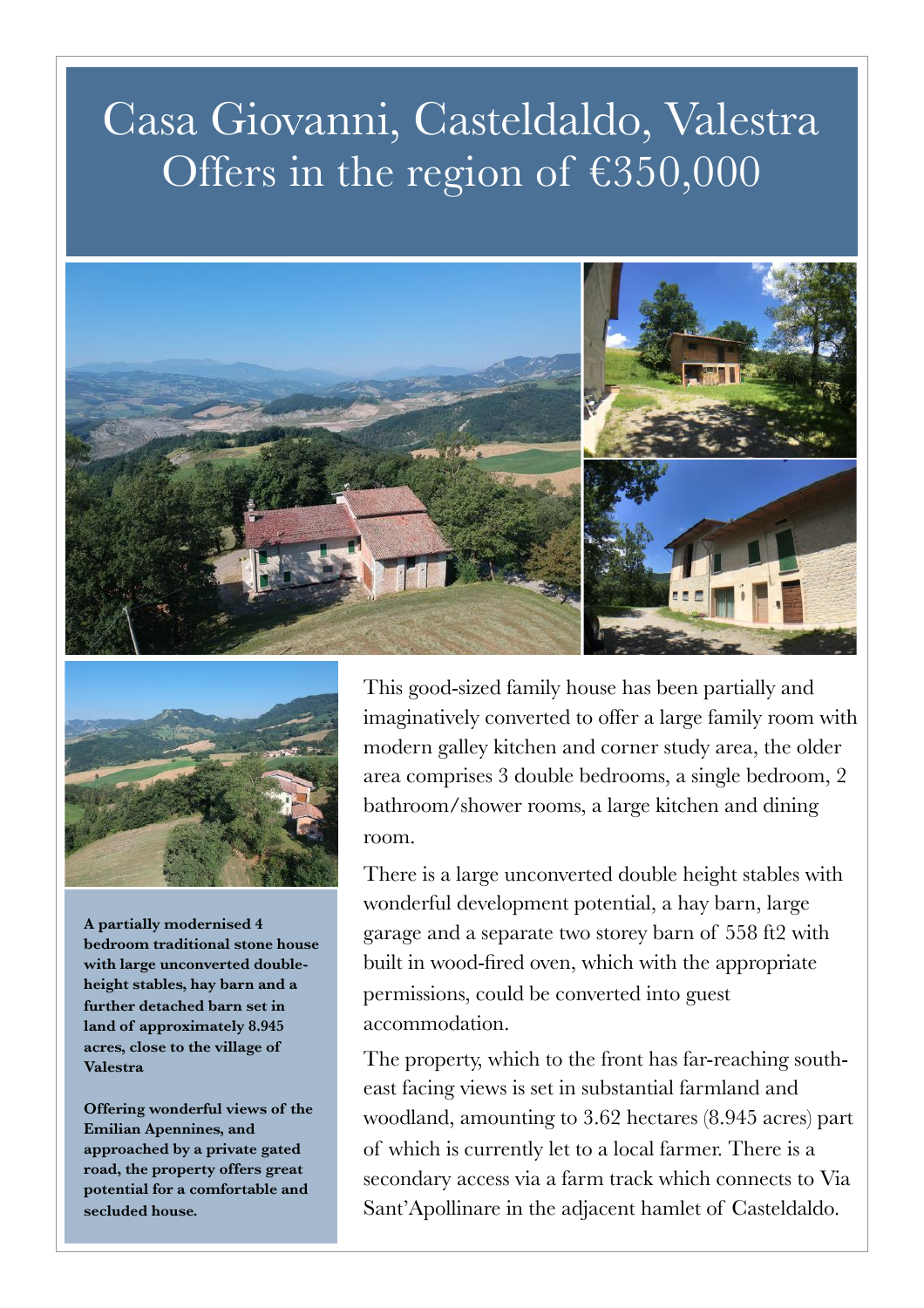







For further information: [contact@lareginaproperties.com](http://www.apple.com) Cassandra Campbell-Kemp UK/WhatsApp07763 649028 Italy/WhatsApp +393899 166464

Paolo Bonini (Italian spoken) Mobile +393484092061 [info@gianpaolobonini.com](http://www.apple.com)

Many of the traditional original features have been preserved, such as the natural stone walls and the "cotto" flooring. The older part of the property is in need of updating but it offers good-sized accommodation on two floors with attic Mains electricity and water are present, gas is stored in an individual tank, there is a cesspit for sewage.

The village of Valestra is 3 kms away and offers a good range of services including an organic bakery, two butchers (one organic), a small convenience store, bar, hairdressers, newsagents, dry cleaner and petrol pumps.

The village dairy, the Latteria Sociale San Pietro produces international award-winning Parmesan cheese.

The larger town of Carpineti is 9 kms away and offers a wide range of shops and services including three small supermarkets, bars, a trattoria, ironmongery, chemist, doctor and dentist surgeries, a library, several banks and an open air swimming pool.

The area is rich in history and tradition with the 10th century castle of Carpineti overlooking the town and surrounding countryside. The main A1 Milan-Rome motorway is 40 minutes' drive away, with Bologna airport only 90 minutes by car.

Many sports are available in the area with walking, cycling, climbing and rafting in the summer and skiing in winter, in the villages of Febbio and Civago, an hour away.

The Emiliane Appenines are part of a UNESCO biosphere and for those interested in Astronomy, the skies are some of the darkest in Europe, in fact a recent star, discovered from the tiny hamlet of Tincana, was recently formally catalogued by NASA!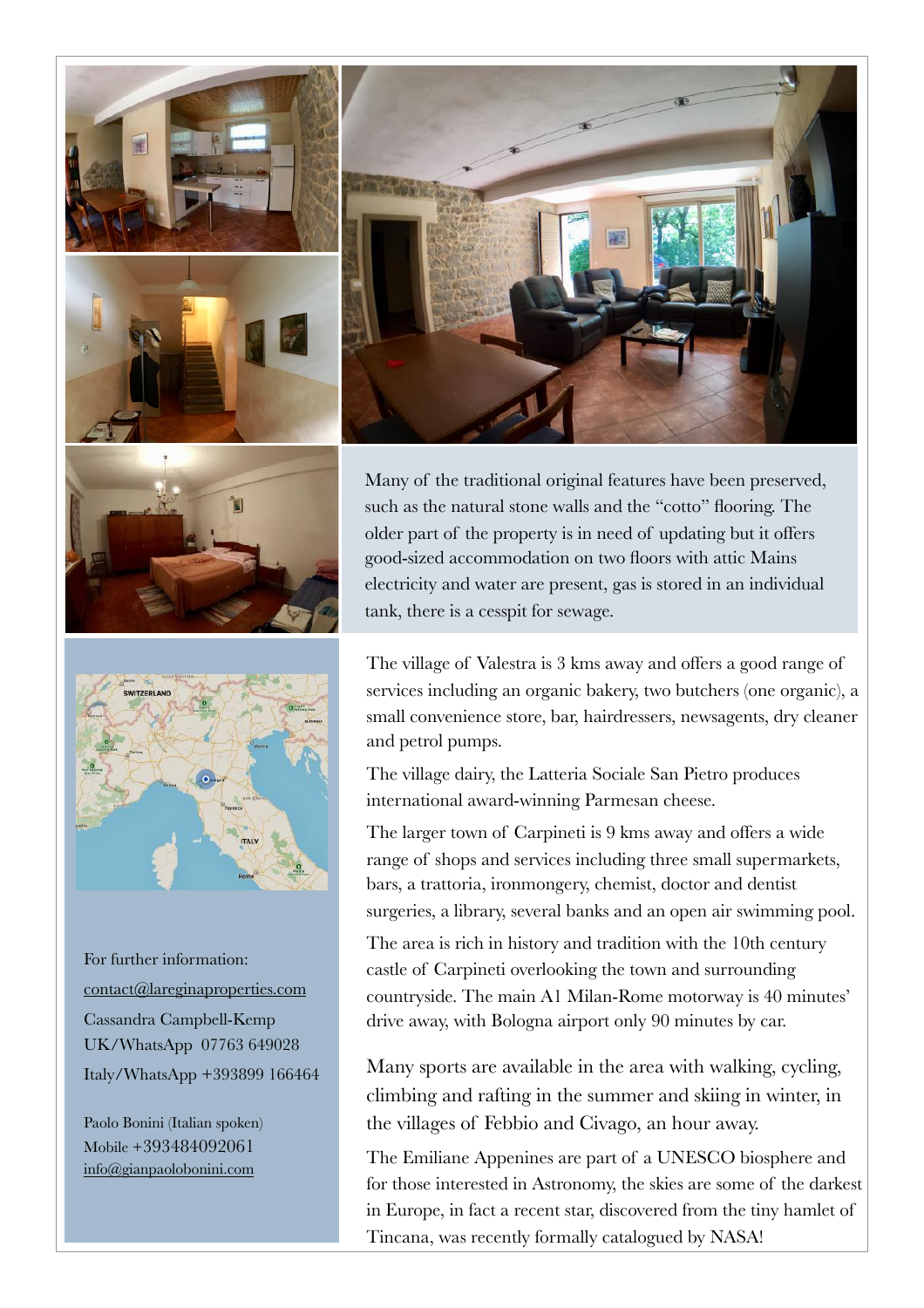

Casteldaldo is situated just off the S64 local road, between Valestra and the SP19 towards Sassuolo, leading to the A1 motorway.



Via Sant'Apollinare

42022 Caminati Br